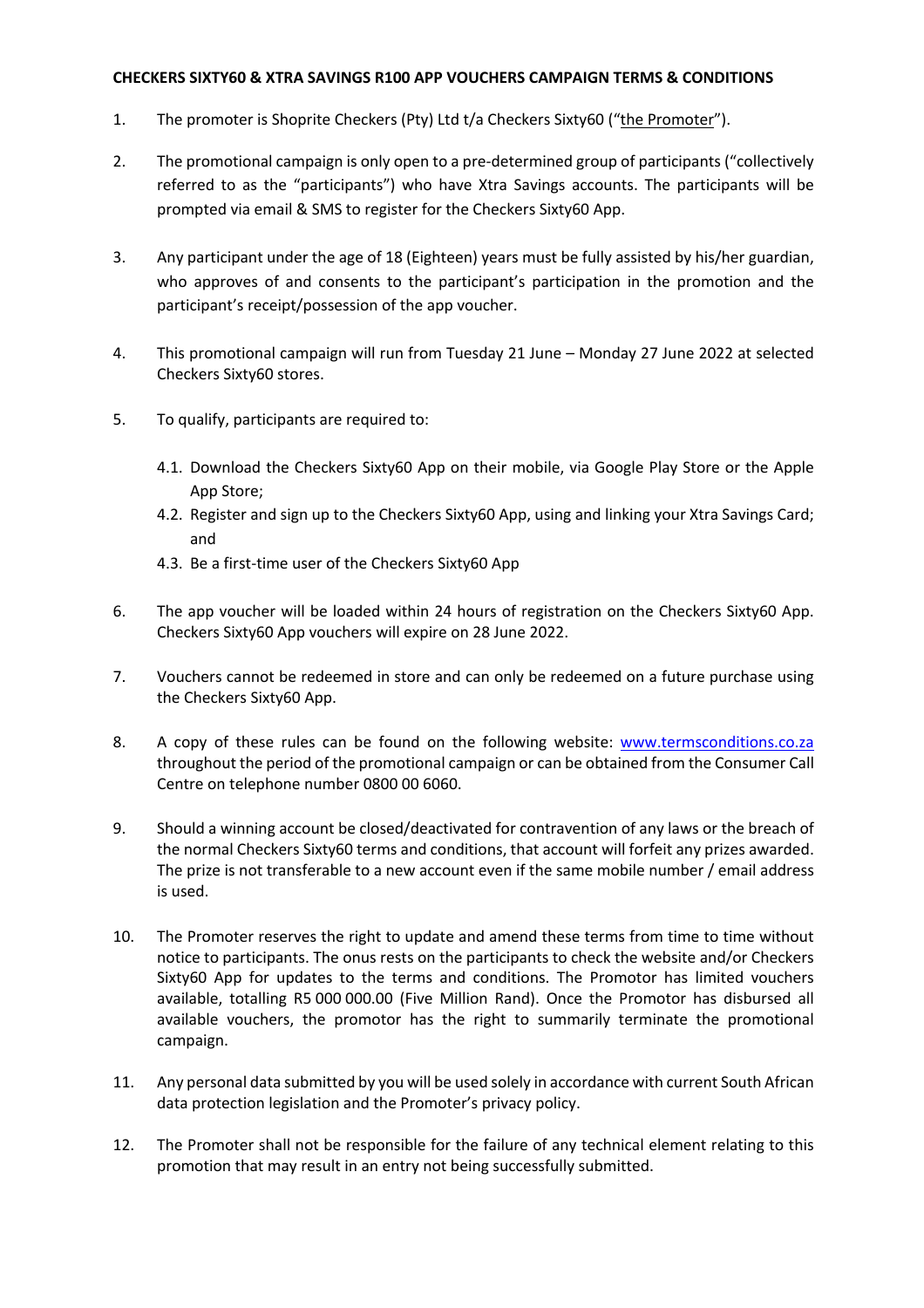- 13. The Promoter reserves the right to disqualify any entry if any act of fraud or dishonesty is suspected, including without limitation, through the manipulation of code or otherwise frequently falsifying data.
- 14. The Promoter has the right in its sole discretion to summarily disqualify a winner who, at any time, does not act in accordance with the spirit of the promotion. A disqualified winner shall immediately forfeit their right, title, or interest in any prize/voucher.
- 15. No applications from agents, third parties, organised groups or applications automatically generated by computer will be accepted. No incomplete or corrupted entries will be accepted. Entries will only be accepted if they comply with all entry instructions.
- 16. **NOTE**: Any attempt to use multiple e-mail or Facebook accounts or other tactics to register for multiple accounts may result in disqualification and all associated entries will be void. Entries or votes generated by script, macro, bot, commercial contest subscription, incentives or other means not sponsored by the Promoter, vote-swapping sites, voting software, entering service sites or any other automated means and entries or votes by any means that subvert the entry/voting process or do not conform to the terms or spirit of these competition rules, will void the entry/votes and may disqualify the entrant.
- 17. The vouchers are not transferable and cannot be exchanged for cash.
- 18. The Promoter reserves the right to use the images taken of the winners in this campaign for publicity purposes in any manner they deem fit, without remuneration being made payable to the winner. However, winners have the right to object to these images being used by written notification to the Promoter at Shoprite Checkers Home Office, Cnr William Dabbs Street and Old Paarl Road, Brackenfell, 7560, Att: Legal Department.
- 19. The Promoter shall have the right to change or terminate the promotional campaign immediately and without notice, if deemed necessary in its opinion and if circumstances arise outside of their control. In the event of such change or termination, all participants agree to waive any rights that they have in respect of this promotional campaign and acknowledge that they will have no recourse against the Promoter or its agents.
- 20. Neither the Promoter, its agents, associated companies nor any directors, officers or employees of such, shall be liable for any loss or damage, whether direct, indirect, consequential or otherwise arising from any cause whatsoever, which may be suffered by the participant.
- 21. Participation in the promotional campaign constitutes acceptance of the promotional campaign rules and participants agree to abide by the rules.
- 22. All information on the website, digital channels and till slip is provided by Shoprite Checkers (Pty) Ltd or is licensed from various license holders. You may only use this information to assist in learning more about any particular product or service. You may not store, reuse or utilise this information for any commercial purpose.
- 23. You may not use any form of automated search or download technology to access this site without our prior written consent.
- 24. By accepting the terms and condition as set out herein, you confirm that you are aware of the information that is being collected by us and that this information will be solely processed for the purposes of this promotion.